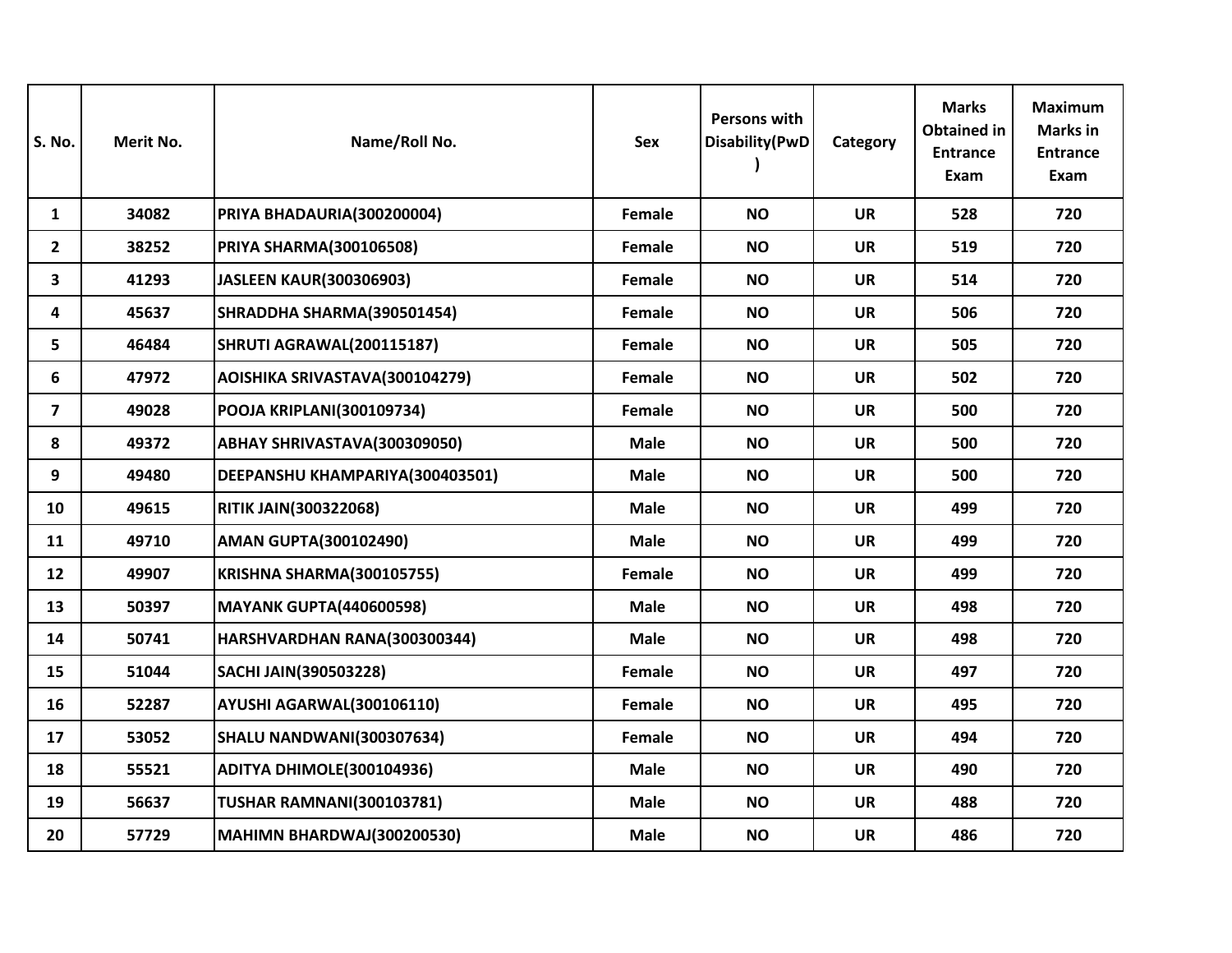| 21 | 58020  | <b>BHARTI DEWANI(300500910)</b>  | Female      | <b>NO</b> | <b>UR</b>  | 486 | 720 |
|----|--------|----------------------------------|-------------|-----------|------------|-----|-----|
| 22 | 58395  | RISHABH AGRAWAL(300318038)       | <b>Male</b> | <b>NO</b> | <b>UR</b>  | 485 | 720 |
| 23 | 58617  | <b>ISRAR KHAN(300112376)</b>     | <b>Male</b> | <b>NO</b> | <b>UR</b>  | 485 | 720 |
| 24 | 59376  | NILAKSHI VORA(300311314)         | Female      | <b>NO</b> | <b>UR</b>  | 484 | 720 |
| 25 | 59697  | PRATIBHA RAGHUWANSHI(300100051)  | Female      | <b>NO</b> | <b>UR</b>  | 483 | 720 |
| 26 | 60350  | <b>GAURAV SHAH(300304109)</b>    | <b>Male</b> | <b>NO</b> | <b>UR</b>  | 482 | 720 |
| 27 | 61017  | <b>HISHMA SAYYED(300310379)</b>  | Female      | <b>NO</b> | <b>UR</b>  | 481 | 720 |
| 28 | 61631  | AMAN SINGH SIKARWAR(300309213)   | <b>Male</b> | <b>NO</b> | <b>UR</b>  | 480 | 720 |
| 29 | 61806  | <b>VIVEK JAIN(300312087)</b>     | <b>Male</b> | <b>NO</b> | <b>UR</b>  | 480 | 720 |
| 30 | 62448  | JYOTI RAJORIYA(300204659)        | Female      | <b>NO</b> | <b>UR</b>  | 479 | 720 |
| 31 | 62616  | DIVYAANSH SHARMA(390307053)      | <b>Male</b> | <b>NO</b> | <b>UR</b>  | 479 | 720 |
| 32 | 62665  | SRESHTI BANSAL(300106230)        | Female      | <b>NO</b> | <b>UR</b>  | 479 | 720 |
| 33 | 63075  | DARSHAN KHEMCHANDANI(300102872)  | <b>Male</b> | <b>NO</b> | <b>UR</b>  | 478 | 720 |
| 34 | 63131  | <b>AYUSH GUPTA(300404014)</b>    | <b>Male</b> | <b>NO</b> | <b>UR</b>  | 478 | 720 |
| 35 | 64296  | <b>JAYTI BHANDARI(300305923)</b> | Female      | <b>NO</b> | <b>UR</b>  | 476 | 720 |
| 36 | 64549  | YASHANK BAJPAI(300103270)        | <b>Male</b> | <b>NO</b> | <b>UR</b>  | 476 | 720 |
| 37 | 64736  | PUSHP MODI(300301381)            | <b>Male</b> | <b>NO</b> | <b>UR</b>  | 476 | 720 |
| 38 | 65011  | ANURADHA SHARMA(390364927)       | Female      | <b>NO</b> | <b>UR</b>  | 475 | 720 |
| 39 | 65068  | <b>RIYA DWIVEDI(300402115)</b>   | Female      | <b>NO</b> | <b>UR</b>  | 475 | 720 |
| 40 | 65186  | KAUSHIKI RAJPOOT(390506680)      | Female      | <b>NO</b> | <b>UR</b>  | 475 | 720 |
| 41 | 203046 | PRATUSHI SHARMA(300103617)       | Female      | <b>NO</b> | <b>NRI</b> | 337 | 720 |
| 42 | 245336 | <b>MITALI MISHRA(300106903)</b>  | Female      | <b>NO</b> | <b>NRI</b> | 308 | 720 |
| 43 | 281372 | YAMINI VERMA(300403542)          | Female      | <b>NO</b> | <b>NRI</b> | 286 | 720 |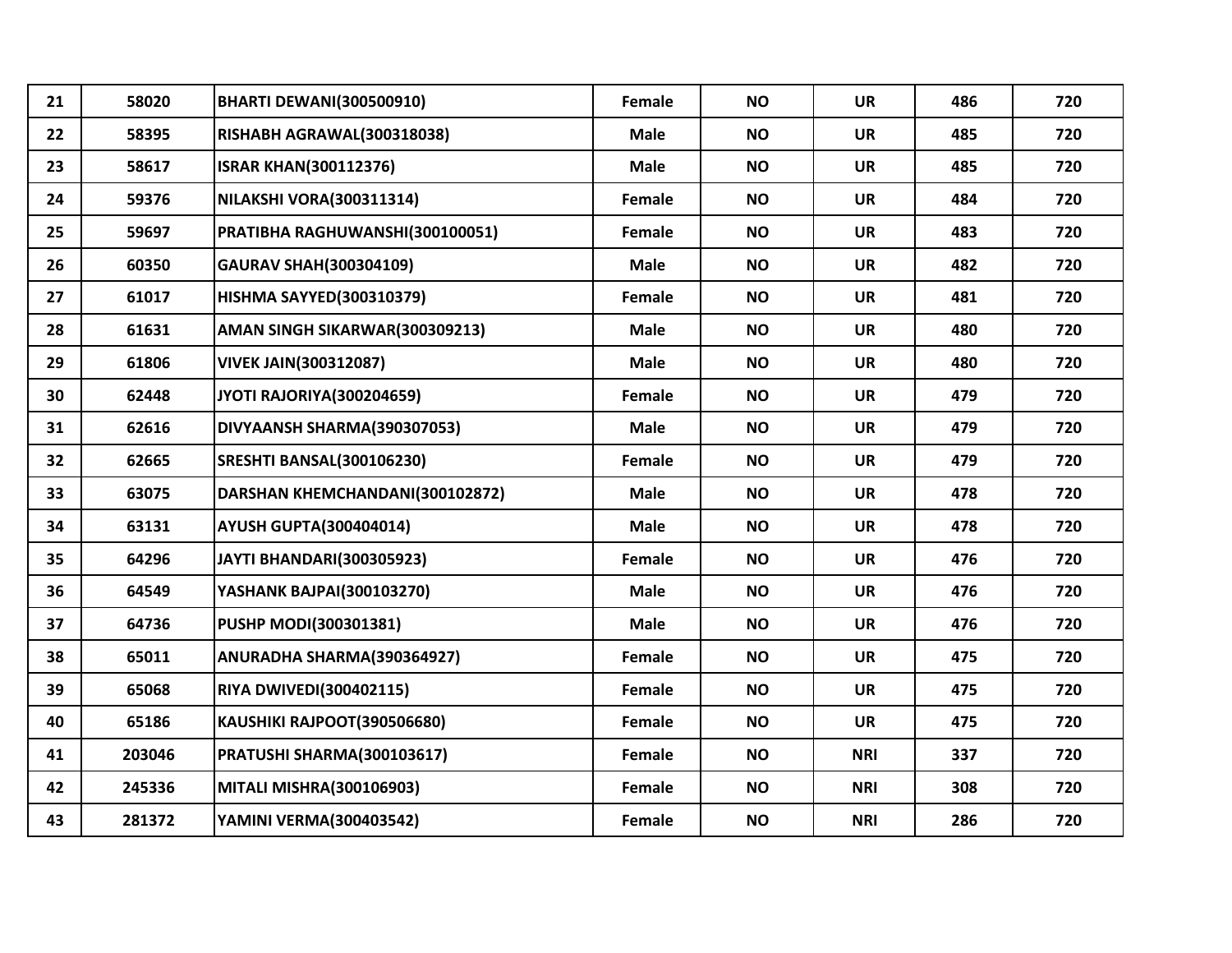| 44 | 287871 | <b>TUSHAR MISHRA(300101328)</b>   | <b>Male</b> | <b>NO</b> | <b>NRI</b> | 282 | 720 |
|----|--------|-----------------------------------|-------------|-----------|------------|-----|-----|
| 45 | 290997 | <b>SAKSHI SHARMA(300105761)</b>   | Female      | <b>NO</b> | <b>NRI</b> | 280 | 720 |
| 46 | 293445 | <b>TAHZEEB ANSARI(300400079)</b>  | Female      | <b>NO</b> | <b>NRI</b> | 279 | 720 |
| 47 | 308535 | KALASH KUMAR KOTHIYA(300300279)   | <b>Male</b> | <b>NO</b> | <b>NRI</b> | 271 | 720 |
| 48 | 352831 | RIYA CHAUDHURI(300106140)         | Female      | <b>NO</b> | <b>NRI</b> | 248 | 720 |
| 49 | 361317 | <b>NIMIT MAHAJAN(300300094)</b>   | <b>Male</b> | <b>NO</b> | <b>NRI</b> | 244 | 720 |
| 50 | 388966 | <b>SANSKAR GUPTA(300203676)</b>   | Male        | <b>NO</b> | <b>NRI</b> | 231 | 720 |
| 51 | 407386 | <b>SILKY AGRAWAL(300101415)</b>   | Female      | <b>NO</b> | <b>NRI</b> | 223 | 720 |
| 52 | 418455 | <b>ARYAN GUPTA(230207156)</b>     | <b>Male</b> | <b>NO</b> | <b>NRI</b> | 219 | 720 |
| 53 | 418475 | RIYA CHAURASIA(300100801)         | Female      | <b>NO</b> | <b>NRI</b> | 219 | 720 |
| 54 | 465679 | <b>GARIMA THAKRAN(200109773)</b>  | Female      | <b>NO</b> | <b>NRI</b> | 200 | 720 |
| 55 | 474140 | ADITYA GAUTAM(300103421)          | <b>Male</b> | <b>NO</b> | <b>NRI</b> | 197 | 720 |
| 56 | 487359 | <b>AARYA SHARMA(300101214)</b>    | Female      | <b>NO</b> | <b>NRI</b> | 193 | 720 |
| 57 | 522595 | OJASWA MAHAJAN(300402270)         | <b>Male</b> | <b>NO</b> | <b>NRI</b> | 181 | 720 |
| 58 | 586357 | SANSKRUTI HAKIM(310704591)        | Female      | <b>NO</b> | <b>NRI</b> | 162 | 720 |
| 59 | 610567 | <b>RICHA RAJAK(300400203)</b>     | Female      | <b>NO</b> | <b>NRI</b> | 155 | 720 |
| 60 | 617700 | <b>AYUSH MITTAL(230102796)</b>    | <b>Male</b> | <b>NO</b> | <b>NRI</b> | 154 | 720 |
| 61 | 671629 | YASHWANT JAISWAL(300105787)       | <b>Male</b> | <b>NO</b> | <b>NRI</b> | 140 | 720 |
| 62 | 678051 | RAJRAJESHWARI UPADHYAY(390504674) | Female      | <b>NO</b> | <b>NRI</b> | 139 | 720 |
| 63 | 692836 | <b>ARIN JAISWAL(300307826)</b>    | <b>Male</b> | <b>NO</b> | <b>NRI</b> | 136 | 720 |
| 64 | 42861  | DAKSHI RAWAT(300305064)           | Female      | <b>NO</b> | <b>OBC</b> | 511 | 720 |
| 65 | 50006  | <b>AZHAR KHAN(300200173)</b>      | <b>Male</b> | <b>NO</b> | <b>OBC</b> | 499 | 720 |
| 66 | 51124  | <b>SUKHDEV SAHU(300409016)</b>    | <b>Male</b> | <b>NO</b> | <b>OBC</b> | 497 | 720 |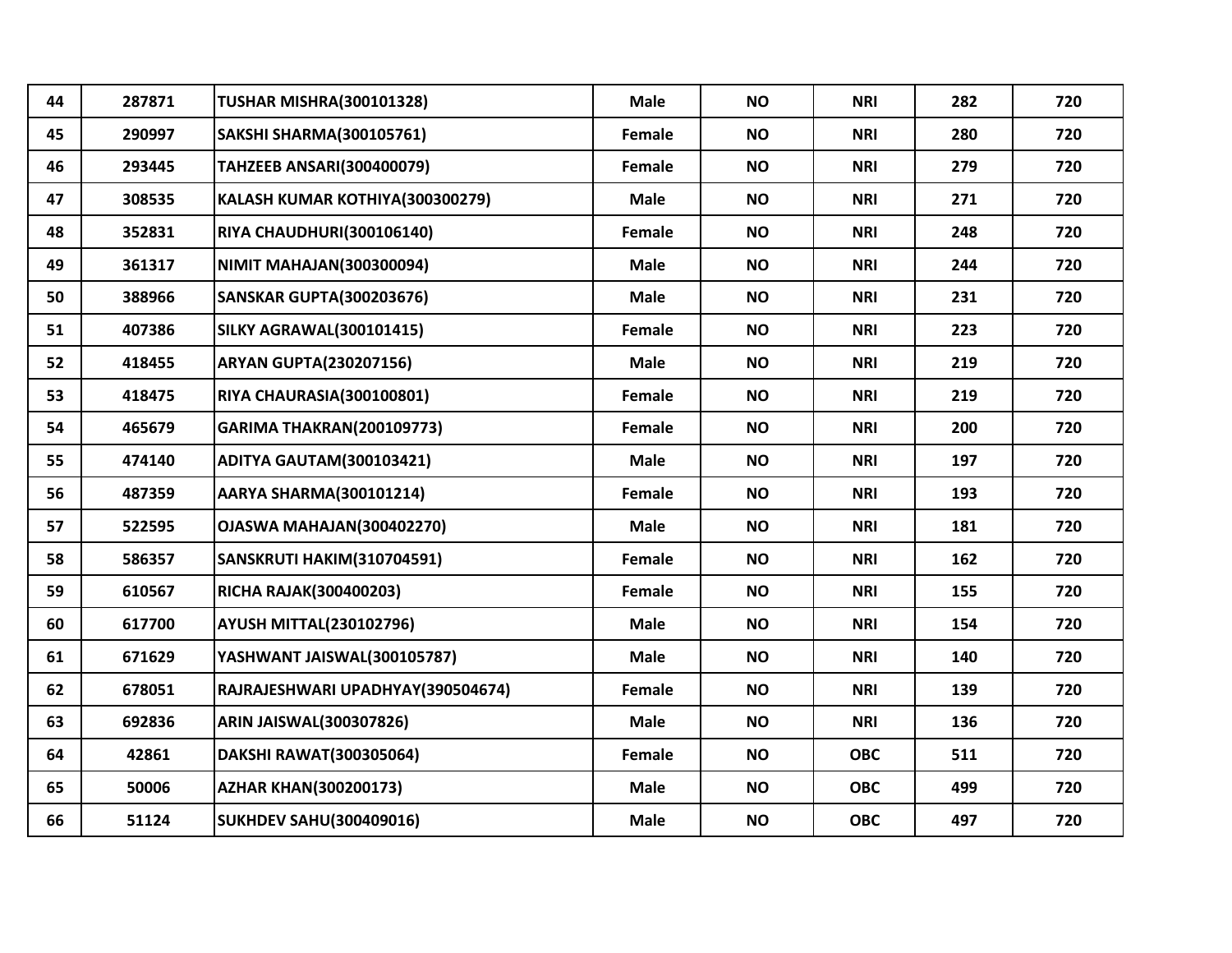| 67 | 51548 | <b>RENU PARMAR(300105843)</b>     | Female      | <b>NO</b> | <b>OBC</b> | 496 | 720 |
|----|-------|-----------------------------------|-------------|-----------|------------|-----|-----|
| 68 | 51825 | <b>CHETNA PATEL(300314538)</b>    | Female      | <b>NO</b> | <b>OBC</b> | 496 | 720 |
| 69 | 52743 | <b>MANSI NAMDEV(390506254)</b>    | Female      | <b>NO</b> | <b>OBC</b> | 494 | 720 |
| 70 | 52840 | <b>ARUN PATIDAR(300314912)</b>    | Male        | <b>NO</b> | <b>OBC</b> | 494 | 720 |
| 71 | 52999 | NANDITA CHOUKSEY(390504428)       | Female      | <b>NO</b> | <b>OBC</b> | 494 | 720 |
| 72 | 53161 | <b>MANSI PRAJAPAT(300500183)</b>  | Female      | <b>NO</b> | <b>OBC</b> | 494 | 720 |
| 73 | 53397 | <b>HRISHIKA SAHU(300101082)</b>   | Female      | <b>NO</b> | <b>OBC</b> | 493 | 720 |
| 74 | 53775 | <b>GAURAV TOMAR(440822310)</b>    | <b>Male</b> | <b>NO</b> | <b>OBC</b> | 493 | 720 |
| 75 | 54362 | <b>GAURAV RATHORE(300202975)</b>  | <b>Male</b> | <b>NO</b> | <b>OBC</b> | 492 | 720 |
| 76 | 55268 | <b>SEJAL SAHU(200150569)</b>      | Female      | <b>NO</b> | <b>OBC</b> | 490 | 720 |
| 77 | 55279 | <b>RAM PRAJAPAT(300310923)</b>    | <b>Male</b> | <b>NO</b> | <b>OBC</b> | 490 | 720 |
| 78 | 57646 | NIKITA VISHWAKARMA(390501972)     | Female      | <b>NO</b> | <b>OBC</b> | 486 | 720 |
| 79 | 58336 | KUNAL SAHU(300105448)             | <b>Male</b> | <b>NO</b> | <b>OBC</b> | 485 | 720 |
| 80 | 59698 | PRASHANT CHAURASIA(300320126)     | Male        | <b>NO</b> | <b>OBC</b> | 483 | 720 |
| 81 | 60069 | <b>ADNAN KHAN(300300271)</b>      | Male        | <b>NO</b> | <b>OBC</b> | 483 | 720 |
| 82 | 60371 | <b>ADITYA YADAV(300102722)</b>    | <b>Male</b> | <b>NO</b> | <b>OBC</b> | 482 | 720 |
| 83 | 62513 | DEEPESH KUMAR BHARPODA(300501135) | Male        | <b>NO</b> | <b>OBC</b> | 479 | 720 |
| 84 | 63397 | ARBAJ(300319964)                  | <b>Male</b> | <b>NO</b> | <b>OBC</b> | 478 | 720 |
| 85 | 64754 | PUSHPENDRA RANA(300200891)        | <b>Male</b> | <b>NO</b> | <b>OBC</b> | 476 | 720 |
| 86 | 65107 | SHUBHANGI JAISWAL(300402713)      | Female      | <b>NO</b> | <b>OBC</b> | 475 | 720 |
| 87 | 65231 | <b>VINOD GURJAR(300318565)</b>    | <b>Male</b> | <b>NO</b> | <b>OBC</b> | 475 | 720 |
| 88 | 65377 | YOGESH DHAKAR(300205351)          | Male        | <b>NO</b> | <b>OBC</b> | 475 | 720 |
| 89 | 65635 | <b>RAVI PATIDAR(300501277)</b>    | <b>Male</b> | <b>NO</b> | <b>OBC</b> | 474 | 720 |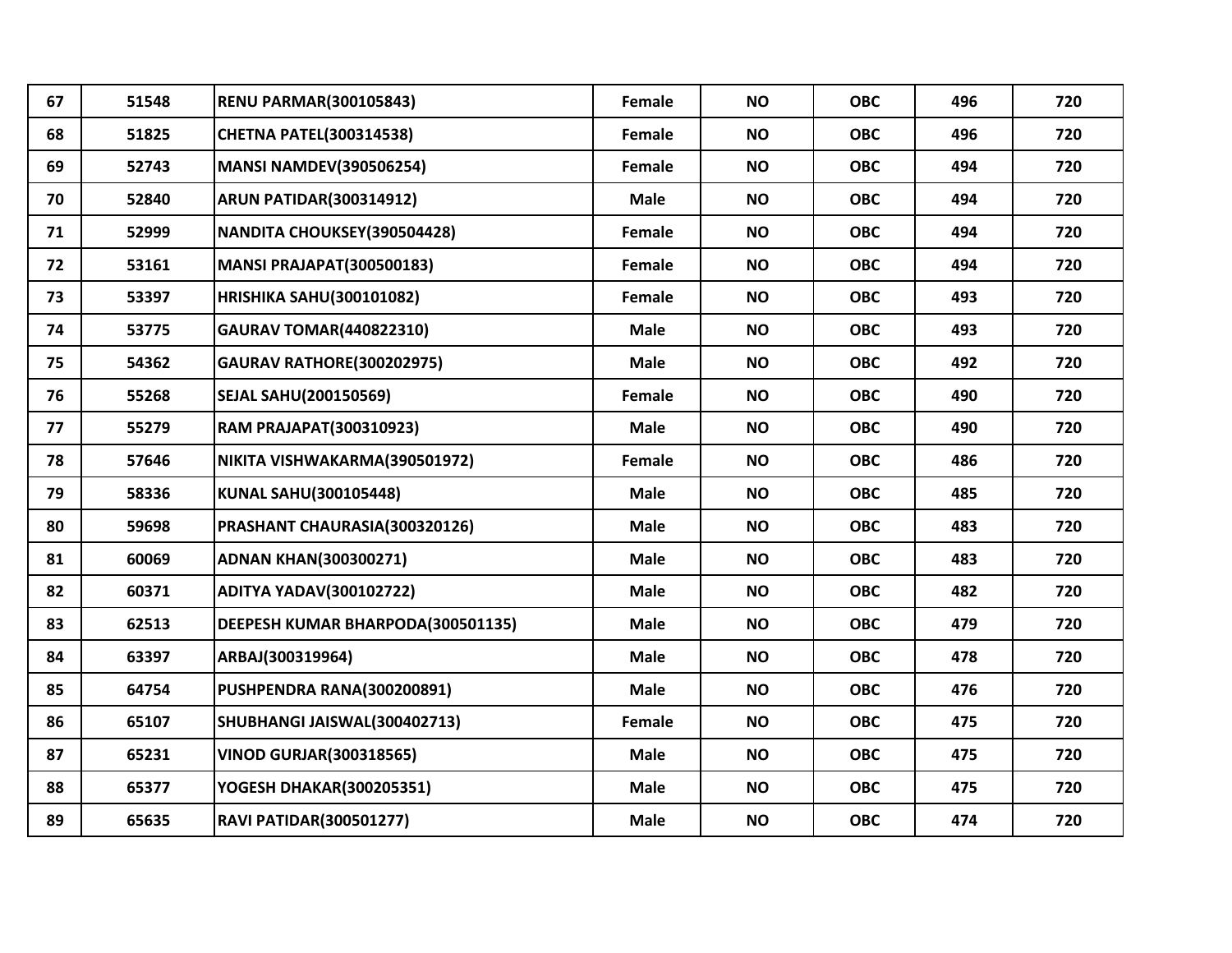| 90  | 66325  | <b>CHINMAY PATEL(300304841)</b>   | <b>Male</b> | <b>NO</b> | <b>OBC</b> | 473 | 720 |
|-----|--------|-----------------------------------|-------------|-----------|------------|-----|-----|
| 91  | 66347  | <b>VIBHA HADA(300304540)</b>      | Female      | <b>NO</b> | <b>OBC</b> | 473 | 720 |
| 92  | 66402  | NIKITA(300302531)                 | Female      | <b>NO</b> | <b>OBC</b> | 473 | 720 |
| 93  | 66426  | NIRBHAL SINGH GURJAR(300201282)   | <b>Male</b> | <b>NO</b> | <b>OBC</b> | 473 | 720 |
| 94  | 67061  | AJEET RANA(300202710)             | <b>Male</b> | <b>NO</b> | <b>OBC</b> | 472 | 720 |
| 95  | 67379  | <b>RIYA SINGH(300403855)</b>      | Female      | <b>NO</b> | <b>OBC</b> | 472 | 720 |
| 96  | 67574  | <b>ADITI SAHU(300404161)</b>      | Female      | <b>NO</b> | <b>OBC</b> | 471 | 720 |
| 97  | 67847  | <b>SACHIN RAO(300304788)</b>      | <b>Male</b> | <b>NO</b> | <b>OBC</b> | 471 | 720 |
| 98  | 67863  | PRAGATI SHARMA(300314106)         | Female      | <b>NO</b> | <b>OBC</b> | 471 | 720 |
| 99  | 68210  | JITENDRA SINGH(300204297)         | <b>Male</b> | <b>NO</b> | <b>OBC</b> | 471 | 720 |
| 100 | 69108  | <b>SUMIT PATEL(300403559)</b>     | <b>Male</b> | <b>NO</b> | <b>OBC</b> | 469 | 720 |
| 101 | 69340  | <b>RUCHIKA PATIL(300304874)</b>   | Female      | <b>NO</b> | <b>OBC</b> | 469 | 720 |
| 102 | 70597  | <b>AMIT SHRIVAS(390342778)</b>    | <b>Male</b> | <b>NO</b> | <b>OBC</b> | 467 | 720 |
| 103 | 70782  | HITESH JANGHELA(311520488)        | <b>Male</b> | <b>NO</b> | <b>OBC</b> | 467 | 720 |
| 104 | 70785  | DIKSHA SANTOSH PATIDAR(300300407) | Female      | <b>NO</b> | <b>OBC</b> | 467 | 720 |
| 105 | 162276 | <b>PIYUSH MEHSAN(300300114)</b>   | <b>Male</b> | <b>NO</b> | <b>SC</b>  | 369 | 720 |
| 106 | 163716 | POONAM SINGH(300307019)           | Female      | <b>NO</b> | <b>SC</b>  | 368 | 720 |
| 107 | 167363 | KAPIL BANSORIYA(300200565)        | <b>Male</b> | <b>NO</b> | <b>SC</b>  | 365 | 720 |
| 108 | 172218 | RASHMI AHIRWAR(300111989)         | Female      | <b>NO</b> | <b>SC</b>  | 361 | 720 |
| 109 | 175763 | SHASHI RANJAN ROY(300202091)      | <b>Male</b> | <b>NO</b> | <b>SC</b>  | 358 | 720 |
| 110 | 185976 | <b>SURAJ MOURYA(300205766)</b>    | <b>Male</b> | <b>NO</b> | <b>SC</b>  | 350 | 720 |
| 111 | 188296 | ASHISH MALVIYA(300314950)         | <b>Male</b> | <b>NO</b> | <b>SC</b>  | 348 | 720 |
| 112 | 188971 | <b>ANITA MALVIYA(300105799)</b>   | Female      | <b>NO</b> | <b>SC</b>  | 348 | 720 |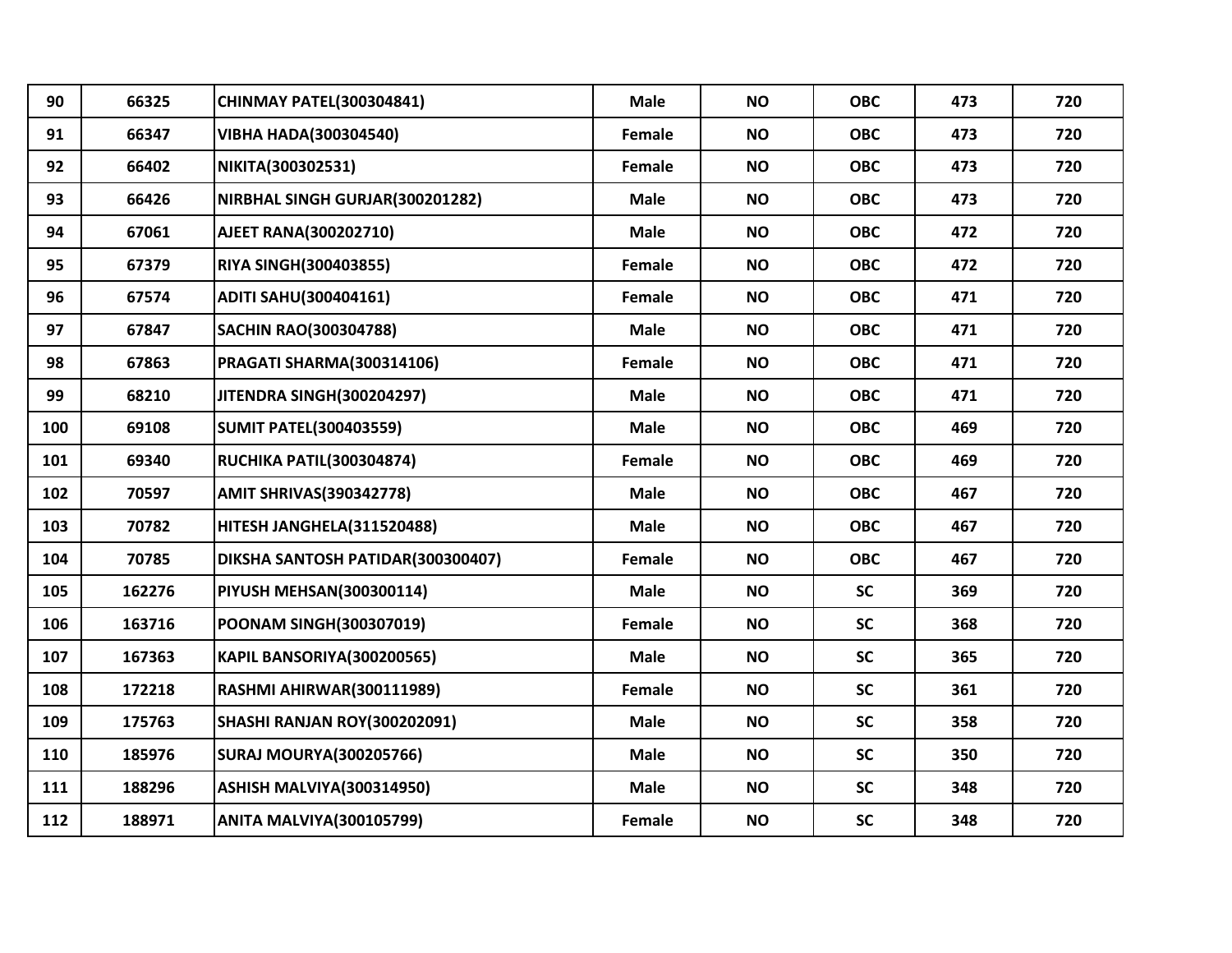| 113 | 190747 | <b>ANIL KHANNA(300204113)</b>    | <b>Male</b> | <b>NO</b> | <b>SC</b> | 346 | 720 |
|-----|--------|----------------------------------|-------------|-----------|-----------|-----|-----|
|     |        |                                  |             |           |           |     |     |
| 114 | 191262 | <b>SONAL PATHORIA(440600593)</b> | Female      | <b>NO</b> | <b>SC</b> | 346 | 720 |
| 115 | 195326 | BRAJESH AISHWAR(300205339)       | <b>Male</b> | <b>NO</b> | <b>SC</b> | 343 | 720 |
| 116 | 197081 | <b>RAHUL SINGH(300202533)</b>    | <b>Male</b> | <b>NO</b> | <b>SC</b> | 341 | 720 |
| 117 | 197847 | <b>NIDAN TEGAR(300103996)</b>    | <b>Male</b> | <b>NO</b> | <b>SC</b> | 341 | 720 |
| 118 | 197854 | AKANKSHA UCHARIA(300201340)      | Female      | <b>NO</b> | <b>SC</b> | 341 | 720 |
| 119 | 200245 | <b>MEGHA BANDWAL(300500244)</b>  | Female      | <b>NO</b> | <b>SC</b> | 339 | 720 |
| 120 | 200559 | DHARMENDRA MALAVIYA(390316788)   | <b>Male</b> | <b>NO</b> | <b>SC</b> | 339 | 720 |
| 121 | 203046 | PRATUSHI SHARMA(300103617)       | Female      | <b>NO</b> | <b>UR</b> | 337 | 720 |
| 122 | 204166 | SHIVANI CHOUHAN(300316963)       | Female      | <b>NO</b> | <b>SC</b> | 336 | 720 |
| 123 | 208432 | POONAM RAO(300407392)            | Female      | <b>NO</b> | <b>SC</b> | 333 | 720 |
| 124 | 210844 | KULDEEP SONGARA(300305680)       | <b>Male</b> | <b>NO</b> | <b>SC</b> | 331 | 720 |
| 125 | 211813 | <b>KANAK RANGARI(300106775)</b>  | Female      | <b>NO</b> | <b>SC</b> | 331 | 720 |
| 126 | 365274 | PARNIKA(300202550)               | Female      | <b>NO</b> | <b>ST</b> | 242 | 720 |
| 127 | 429596 | <b>DHIRAJ RAWAT(300101999)</b>   | <b>Male</b> | <b>NO</b> | <b>ST</b> | 214 | 720 |
| 128 | 430407 | YOGESH DHUNDH(300319976)         | <b>Male</b> | <b>NO</b> | <b>ST</b> | 214 | 720 |
| 129 | 477436 | <b>REMSINGH(300310414)</b>       | <b>Male</b> | <b>NO</b> | <b>ST</b> | 196 | 720 |
| 130 | 500098 | KRATIKA KANAYE(300311342)        | Female      | <b>NO</b> | <b>ST</b> | 188 | 720 |
| 131 | 516974 | HARSHITA V MOHARE(300501349)     | Female      | <b>NO</b> | <b>ST</b> | 183 | 720 |
| 132 | 521088 | <b>SARIKA KOSRA(300319858)</b>   | Female      | <b>NO</b> | <b>ST</b> | 181 | 720 |
| 133 | 523366 | VINEET KUMAR SINGH(300403461)    | <b>Male</b> | <b>NO</b> | <b>ST</b> | 181 | 720 |
| 134 | 551097 | <b>BABLU ALAWA(300316817)</b>    | <b>Male</b> | <b>NO</b> | <b>ST</b> | 172 | 720 |
| 135 | 553729 | VIKAS(300321475)                 | <b>Male</b> | <b>NO</b> | <b>ST</b> | 171 | 720 |